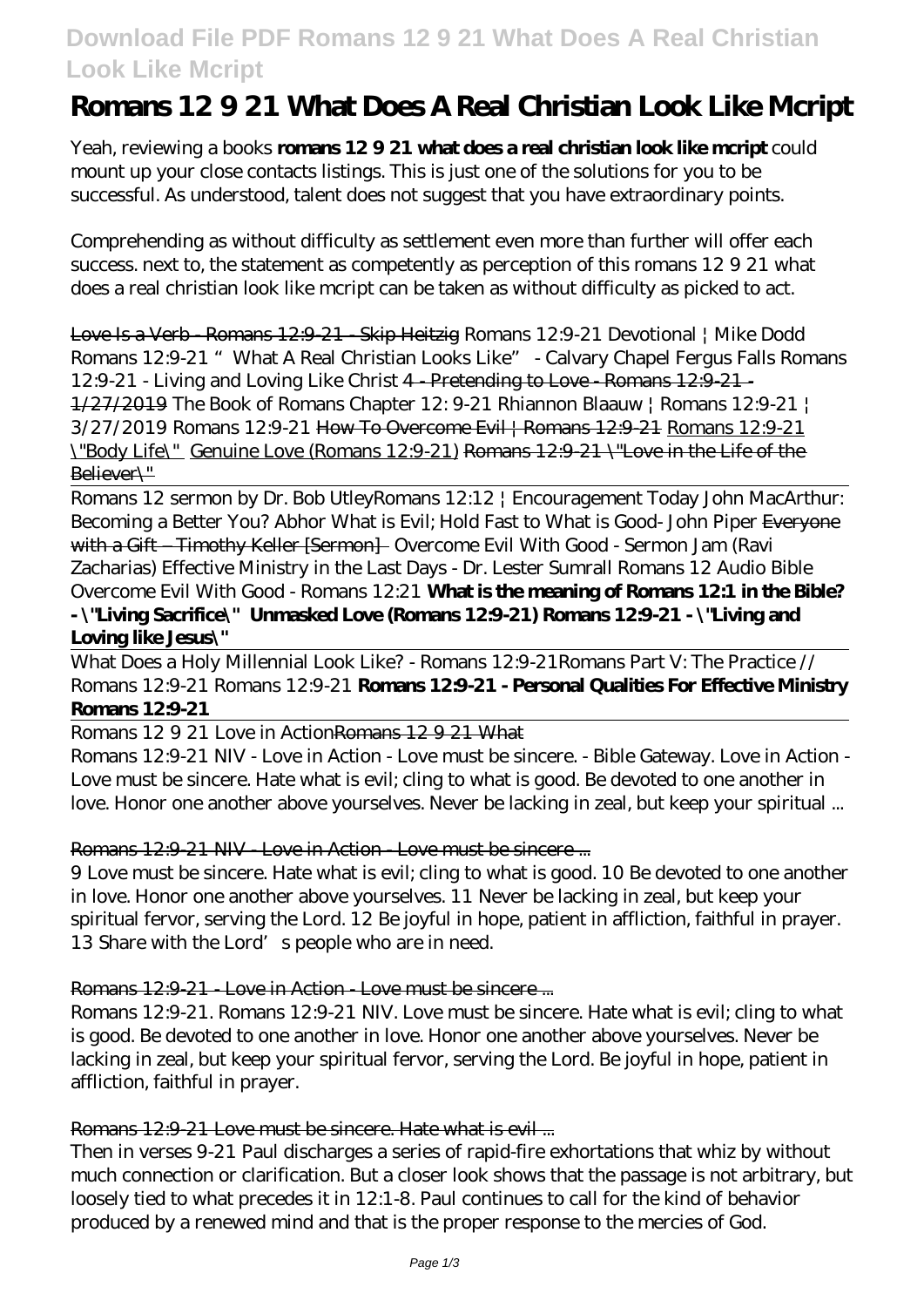# **Download File PDF Romans 12 9 21 What Does A Real Christian Look Like Mcript**

# Romans 12:9-21 Commentary by Elizabeth Shively - Working ...

We can't simply turn a blind eye. In fact, Paul says in Romans 12:9 that we are to hate evil. That means that we are to do everything within our power to fight evil, but at the same time we are not to repay evil for evil. We are to repay evil with good, as mentioned in Romans 12:21. This is easy to say but difficult to do in practice.

## Romans 12:9-21 Our Christian Legacy – Sermons From My Heart

It is the same with Paul's ideas for genuine Christ-like love in Romans 12:9-21. He is giving us very specific ideas for authentic love. For example, he says, "Rejoice with those who rejoice, weep with those who weep" (12:15), or "If it is possible, so far as it depends on you, live peaceably with all" (12:18).

# Romans 12:9-21 Commentary by Mark Reasoner - Working ...

While there is no certain burnout preventative, certain principles apply: • First is to recognize the importance of the mission—ours is life and death work. It is easier to accept our sacrifices... • Second is to recognize the importance of our own health, so that we discipline ourselves to take ...

### Romans 12:9-21 – Sermon Writer

Romans 12:9-21 New Revised Standard Version (NRSV) Marks of the True Christian. 9 Let love be genuine; hate what is evil, hold fast to what is good; 10 love one another with mutual affection; outdo one another in showing honor. 11 Do not lag in zeal, be ardent in spirit, serve the Lord.

## Romans 12:9-21 NRSV - Marks of the True Christian - Let ...

9 Love must be sincere. Hate what is evil; cling to what is good. 10 Be devoted to one another in love. Honour one another above yourselves. 11 Never be lacking in zeal, but keep your spiritual fervour, serving the Lord. 12 Be joyful in hope, patient in affliction, faithful in prayer. 13 Share with the Lord's people who are in need.

# Romans 12:9-21 NIVUK Love in action Love must be ...

Romans 12:9-21 . 9 Love must be sincere. Hate what is evil; cling to what is good. 10 Be devoted to one another in brotherly love. Honor one another above yourselves. 11 Never be lacking in zeal, but keep your spiritual fervor, serving the Lord. 12 Be joyful in hope, patient in affliction, faithful in prayer. 13 Share with God's people who are in need.

### Romans 12,9-21 Love must be Sincere - Faithlife Sermons

Romans 12:9-21 - NIV: Love must be sincere. Hate what is evil; cling to what is good. Be devoted to one another in love. Honor one another above yourselves.

### Romans 12:9-21 - NIV Bible - Love must be sincere. Hate ...

Romans 12:9-21 New Living Translation (NLT) 9 Don't just pretend to love others. Really love them. Hate what is wrong. Hold tightly to what is good. 10 Love each other with genuine affection,[ a] and take delight in honoring each other. 11 Never be lazy, but work hard and serve the Lord enthusiastically.[ b] 12 Rejoice in our confident hope.

### Romans  $12:921$  NLT - Don't just pretend to love others ...

Romans 12:9-21 English Standard Version (ESV) Marks of the True Christian. 9 Let love be genuine. Abhor what is evil; hold fast to what is good. 10 Love one another with brotherly affection. Outdo one another in showing honor. 11 Do not be slothful in zeal, be fervent in